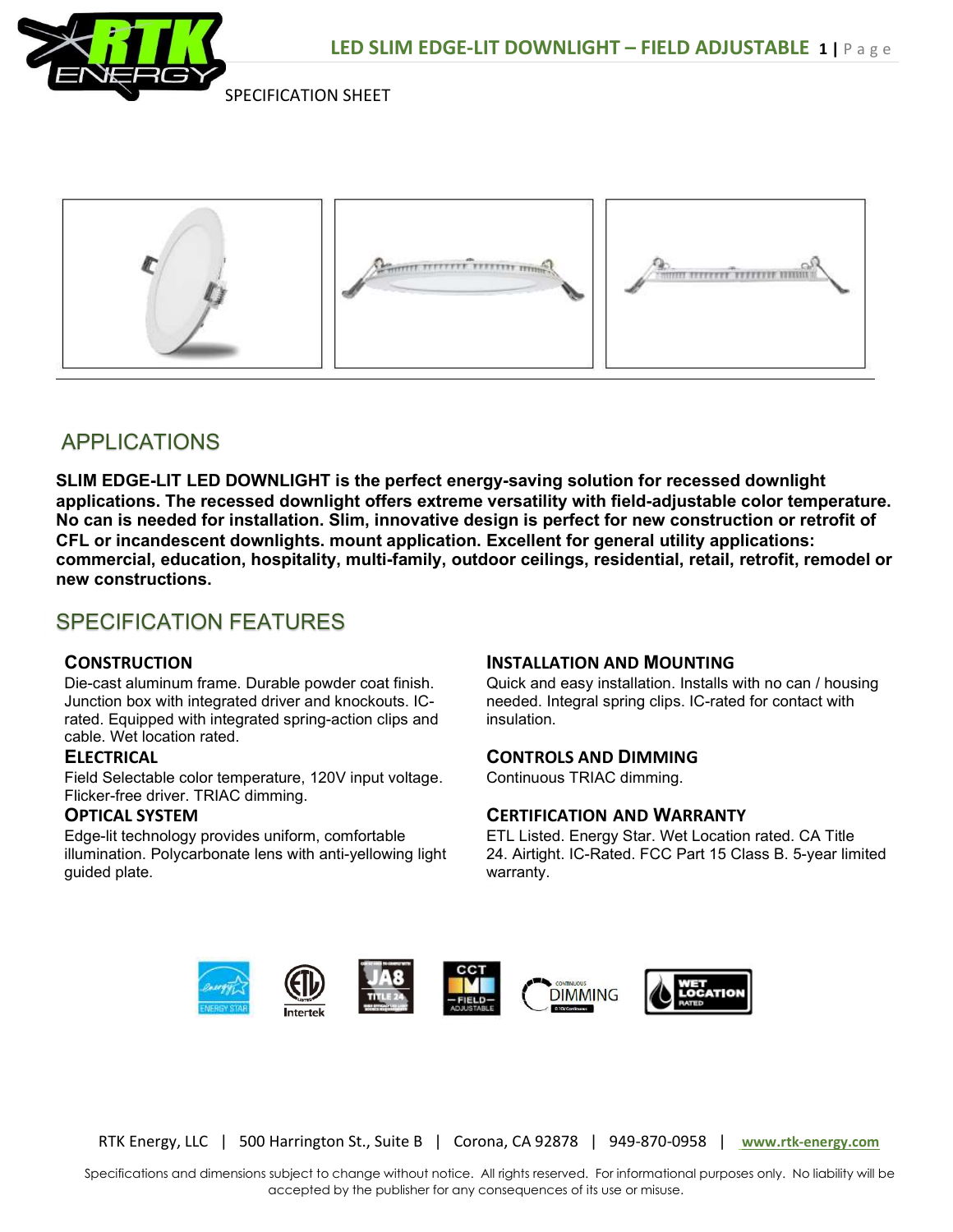#### Ordering Example: rAO-6SDNEL-14-TK-DIM

Product Series: rAO = Slim Downlight Edge-lit

| <b>FORM FACTOR</b>     | <b>WATTAGE</b>                       | <b>CCT</b>                                                  | <b>VOLTAGE</b> | <b>DIMMING</b>                                | <b>FINISH</b> |
|------------------------|--------------------------------------|-------------------------------------------------------------|----------------|-----------------------------------------------|---------------|
| 4SDNEL=4"<br>6SDNEL=6" | 10=10 Watts (4")<br>14=14 Watts (6") | <b>TK=Tunable Color</b><br>Temperature<br>3000K/3500K/4000K | [Blank]=120V   | <b>DIM=0-10V</b><br><b>Continuous Dimming</b> | [Blank]=White |

### TECHNICAL PARAMETERS

| <b>Fixture</b>               | rAO-4SDNEL-10-TK-DIM                |           |          | rAO-6SDNEL-14-TK-DIM |          |        |  |
|------------------------------|-------------------------------------|-----------|----------|----------------------|----------|--------|--|
| Input Voltage (AC)           | 120V                                |           |          | 120V                 |          |        |  |
| <b>Input Frequency</b>       | 60 Hz                               |           |          | 60 Hz                |          |        |  |
| <b>Rated Wattage</b>         | 10W                                 |           |          | 14W                  |          |        |  |
| <b>Delivered Lumens</b>      | 777lm                               | 823lm     | 786lm    | 1.090m               | 1.214lm  | 1,139m |  |
| <b>Efficacy</b>              | 78.8 lm/W                           | 86.5 lm/W | 80.3lm/W | 78lm/W               | 89.1lm/W | 82lm/W |  |
| <b>CCT</b>                   | 3000K                               | 4000K     | 5000K    | 3000K                | 4000K    | 5000K  |  |
| <b>CRI</b>                   | $80+$                               |           |          |                      |          |        |  |
| Lifespan (Hours)             | 50.000                              |           |          |                      |          |        |  |
| L70 (Hours)                  | 54.000                              |           |          |                      |          |        |  |
| <b>Power Factor</b>          | > 0.95                              |           |          |                      |          |        |  |
| <b>THD</b>                   | < 15%                               |           |          |                      |          |        |  |
| <b>Dimming</b>               | 5%-100% TRIAC Dimming               |           |          |                      |          |        |  |
| <b>Operating Temperature</b> | -40 $^{\circ}$ C to 40 $^{\circ}$ C |           |          |                      |          |        |  |

## FIELD ADJUSTABLE CCT

Color temperature adjustable via switch on the driver box.



RTK Energy, LLC | 500 Harrington St., Suite B | Corona, CA 92878 | 949-870-0958 | www.rtk-energy.com

 Specifications and dimensions subject to change without notice. All rights reserved. For informational purposes only. No liability will be accepted by the publisher for any consequences of its use or misuse.